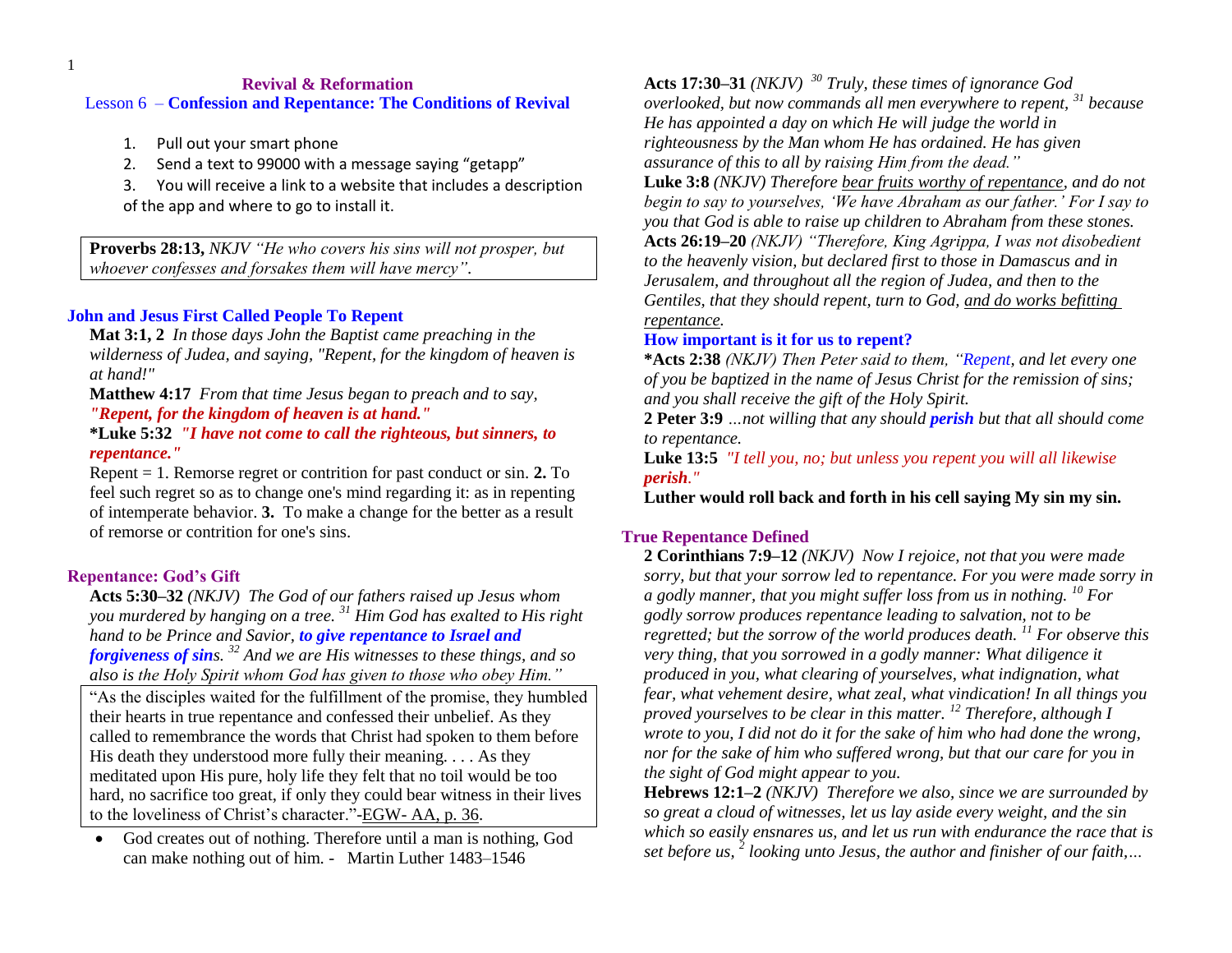**\*Ezekiel 14:6** *(NKJV) "Therefore say to the house of Israel, "Thus says the Lord God: "Repent, turn away from your idols, and turn your faces away from all your abominations.* 

**Ezekiel 18:30–32** *(NKJV) "Therefore I will judge you, O house of Israel, every one according to his ways," says the Lord God. "Repent, and turn from all your transgressions, so that iniquity will not be your ruin. <sup>31</sup> Cast away from you all the transgressions which you have committed, and get yourselves a new heart and a new spirit. For why should you die, O house of Israel? <sup>32</sup> For I have no pleasure in the death of one who dies," says the Lord God. "Therefore turn and live!"* 

#### **True Repentance and Confession**

**Leviticus 5:5** *(NKJV) "And it shall be, when he is guilty in any of these matters, that he shall confess that he has sinned in that thing;*  **\*1 John 1:9** *(NKJV) If we confess our sins, He is faithful and just to forgive us our sins and to cleanse us from all unrighteousness.* **Proverbs 28:13** *(NKJV) <sup>13</sup> He who covers his sins will not prosper, But whoever confesses and forsakes them will have mercy.* 

"True confession is always of a specific character, and acknowledges particular sins. They may be of such a nature as to be brought before God only; they may be wrongs that should be confessed to individuals who have suffered injury through them; or they may be of a public character, and should then be as publicly confessed. But all confession should be definite and to the point, acknowledging the very sins of which you are guilty."-E.G.W, *Steps to Christ*, p. 38.

#### **True and False Repentance Contrasted Isaiah 1:16–20 Wash you…**

**Matthew 27:3–4** *Then Judas, His betrayer, seeing that He had been condemned, was remorseful and brought back the thirty pieces of silver to the chief priests and elders, saying, "I have sinned by betraying innocent blood." And they said, "What is that to us? You see to it!"*  **Exodus 9:27–28** *(NKJV) And Pharaoh sent and called for Moses and Aaron, and said to them, "I have sinned this time. The Lord is righteous, and my people and I are wicked. <sup>28</sup> Entreat the Lord, that there may be no more mighty thundering and hail, for it is enough. I will let you go, and you shall stay no longer."*

### **Confession's Healing Power**

**Psalm 32:1–5** *(NKJV) <sup>1</sup> Blessed is he whose transgression is forgiven, Whose sin is covered. <sup>2</sup> Blessed is the man to whom the Lord does not impute iniquity, And in whose spirit there is no deceit. <sup>3</sup> When I kept silent, my bones grew old Through my groaning all the day long. <sup>4</sup> For day and night Your hand was heavy upon me; My vitality was turned into the drought of summer. Selah <sup>5</sup> I acknowledged my sin to You, And my iniquity I have not hidden. I said, "I will confess my transgressions to the Lord," And You forgave the iniquity of my sin. Selah* 

One ray of the glory of God, one gleam of the purity of Christ, penetrating the soul, makes every spot of defilement painfully distinct, and lays bare the deformity and defects of the human character. It makes apparent the unhallowed desires, the infidelity of the heart, the impurity of the lips. The sinner's acts of disloyalty in making void the law of God, are exposed to his sight, and his spirit is stricken and afflicted under the searching influence of the Spirit of God. He loathes himself as he views the pure, spotless character of Christ. {SC 29.1}

### **2 Sam 12:7 Then Nathan said to David, "You are the man! Psa 51:1-17**

Repent = Hebrew, nacham, to sigh, breathe strongly, to be sorry, repent. Greek, *metanoio* Feeling regret, think differently, turning from sin to God.

### **First Repentance Than The Holy Spirit**.

**Matthew 3:11** *"I indeed baptize you with water unto repentance, but He who is coming after me is mightier than I, whose sandals I am not worthy to carry. He will baptize you with the Holy Spirit and fire.*

**James 4:7-10** *Therefore submit to God. Resist the devil and he will flee from you. Draw near to God and He will draw near to you. Cleanse your hands, you sinners; and purify your hearts, you double-minded. Lament and mourn and weep! Let your laughter be turned to mourning and your joy to gloom. Humble yourselves in the sight of the Lord, and He will lift you up.*

"If we would humble ourselves before God, and be kind and courteous and tenderhearted and pitiful, there would be one hundred conversions to the truth where now there is only one" ( 9T, 189).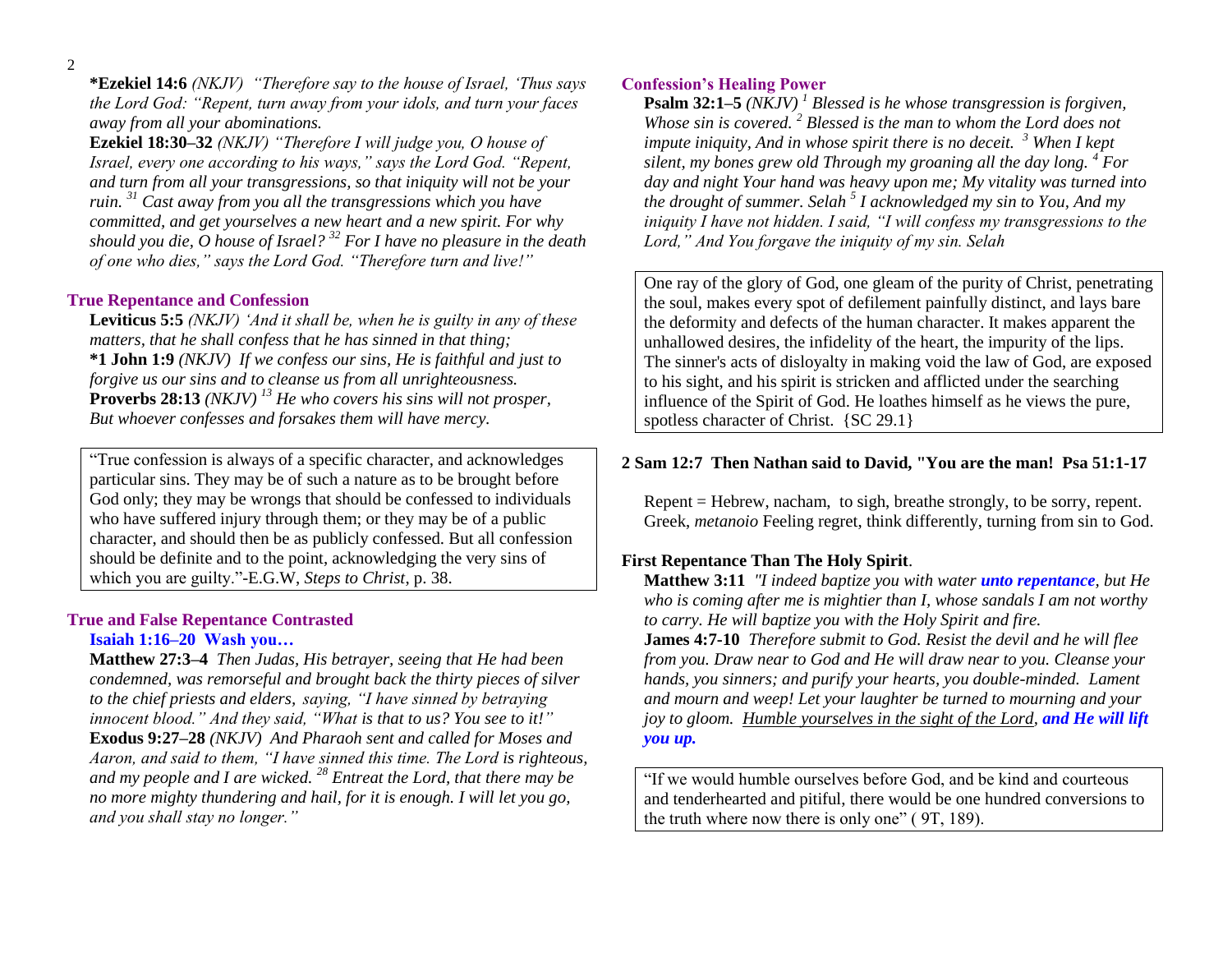Vance Havner says "God uses broken things. It takes broken soil to produce a crop; broken clouds to give rain; broken grain to give bread; broken bread to give strength. It is the broken alabaster box that gives forth perfume--it is Peter, weeping bitterly, who returns to greater power than ever."

**Hosea 10:12** *Sow for yourselves righteousness; Reap in mercy; Break up your fallow ground, For it is time to seek the LORD, Till He comes and rains righteousness on you.*

Lord must plow up a heart in order to make it into a beautiful garden. When Nathan was born after we heard him cry I knew everything was fine.

### **There is a wrong repentance.**

**Heb 12:16, 17** *lest there be any fornicator or profane person like Esau, who for one morsel of food sold his birthright. For you know that afterward, when he wanted to inherit the blessing, he was rejected, for he found no place for repentance, though he sought it diligently with tears.*

**Mat 27:3-5** *Then Judas, which had betrayed him, when he saw that he was condemned, repented himself, and brought again the thirty pieces of silver to the chief priests and elders, Saying, I have sinned in that I have betrayed the innocent blood…. and went and hanged himself.* Richard Allen Davis would not repent. Only sorry to divert judgment is not real repentance. **Saul, Jeroboam, Achan, Pharaoh.**

**2 Cor 7:9,10** *Now I rejoice, not that ye were made sorry, but that ye sorrowed to repentance: for ye were made sorry after a godly manner, …. For godly sorrow worketh repentance to salvation not to be* 

*repented of: but the sorrow of the world worketh death.*

**Lam 3:40** *Let us search out and examine our ways, And turn back to the LORD;*

# **Real repentance will be followed by reform. Placibo Grace**

**\*Ezek 33:15** *"if the wicked restores the pledge, gives back what he has stolen, and walks in the statutes of life without committing iniquity, he shall surely live; he shall not die.*

In the course of his preaching, W. P. Nicholson insisted on the need for restitution where something had to be put right with another person. After one mission held in East Belfast early in 1923, many tools and pieces of equipment which had been purloined earlier were returned to the shipyard, and in such quantities that an additional storage had to be built to hold them.

**Acts 26:20** *"but declared first to those in Damascus and in Jerusalem, and throughout all the region of Judea, and then to the Gentiles, that they should repent, turn to God, and do works befitting repentance.* **\*2 Cor 5:17** *Therefore, if anyone is in Christ, he is a new creation; old things have passed away; behold, all things have become new.* **Mat 26:75** *And Peter remembered the word of Jesus who had said to him, "Before the rooster crows, you will deny Me three times." So he went out and wept bitterly*

### **Repentance Is A Gift From God.**

**\*Acts 5:31** *"Him God has exalted to His right hand to be Prince and Savior, to give repentance to Israel and forgiveness of sins.* **Acts 11:18** *…and they glorified God, saying, "Then God has also granted to the Gentiles repentance to life."*

**Rom 2:4** *Or do you despise the riches of His goodness, forbearance, and longsuffering, not knowing that the goodness of God leads you to repentance?*

What did our sin cost? Jesus can only recreate and enter a broken heart. When we truly behold the Lamb of God, it will break the heart for  $&$  from sin. Like "pin the tail on the donkey" Every time we sin it hurts Jesus.

# **Repent When?**

Someone asked an old rabbi when is the best time to repent. He said "The last day of you life." But what if I don't know when that is? …Exactly! Every time the Spirit pleads with us and we resist we a shell grows around our hearts and they become a little more callous until we can not repent.

- **Every day that we put off repenting is one more day to repent of and one less day to repent in.**
- In the Bible there is one example of a deathbed conversion that none might despair and only one so no none might presume. –M Henry
- Death-bed repentance is burning the candle of life in the service of the devil, then blowing the snuff in the face of heaven.

A hermit was guided by an angel into a wood, where he saw an old man cutting down boughs to make up a bundle. When it was large, he tied it up, and attempted to lift it on his shoulder, and carry it away; but, finding it very heavy, he laid it down again, cut more wood, and heaped it on; and then tried again to carry it off. This he repeated several times; always adding something to the load, after trying in vain to raise it from the ground. In the meantime, the hermit, astonished at the old man's folly, desired the angel to explain what this meant.

3